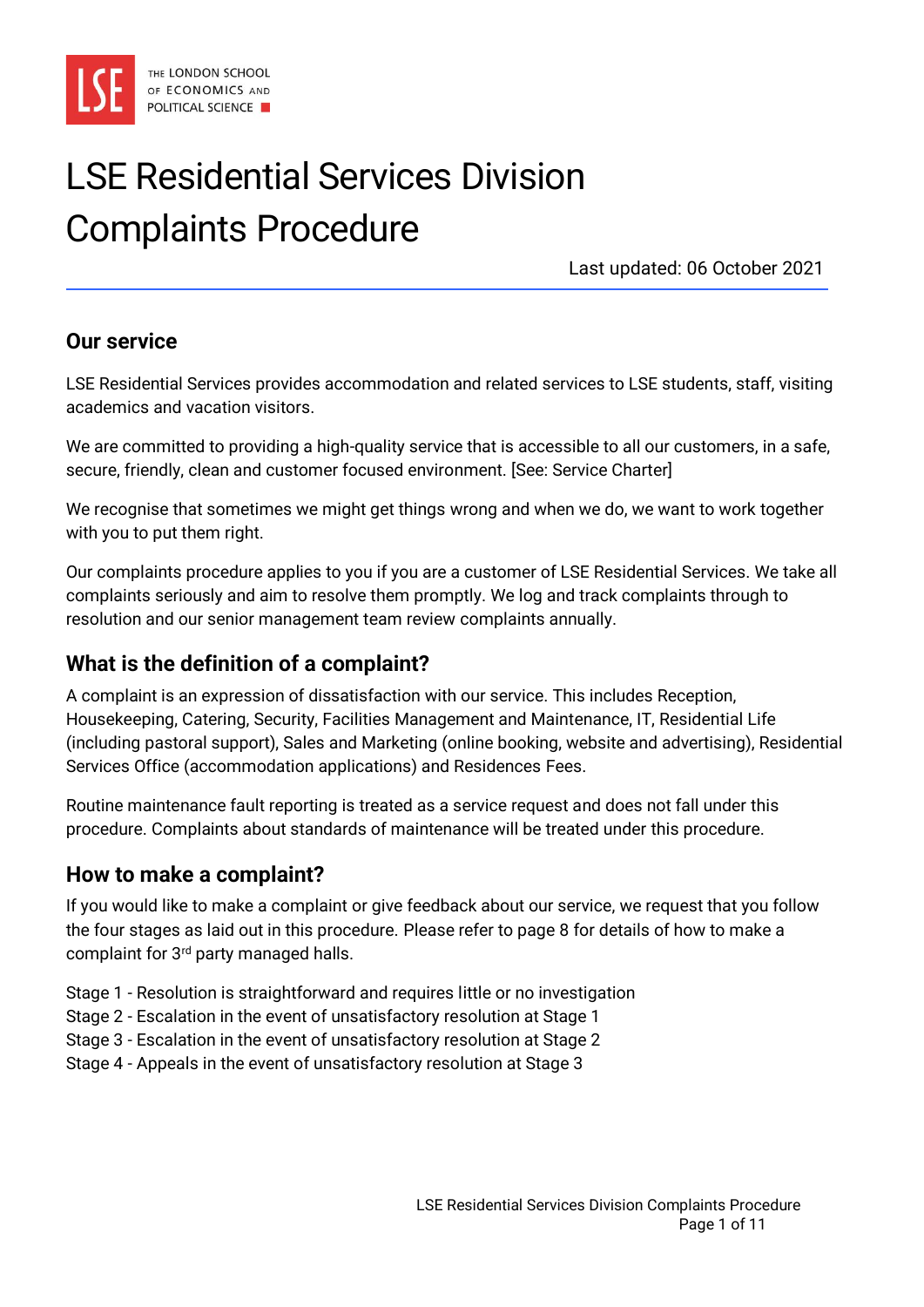

# **Stage 1 - Resolution is straightforward and requires little or no investigation**

Wherever possible, we want to resolve your complaint locally at your first point of contact with a member of our staff team. To help us, please contact the staff member who is directly involved in providing the service, so that they can deal with the issue and resolve it for you. You can use different ways to make your complaint such as by letter, email, or in person. The contact details for each service area are stated in the table below.

**Response time:** if we cannot resolve your complaint immediately, or if you contact us via email or letter, we will aim to send an initial response to your complaint or feedback within two working days. In this first response, we will tell you how we hope to resolve your complaint and where possible, we will provide an estimated time of completion. Where a complaint has been sent to a member of staff who is not available to deal with the enquiry, eg staff on holiday etc, an out-of-office response will be sent directing the customer to who should be contacted in their absence. Alternatively, please contact residencesandcatering.complaints@lse.ac.uk.

**Follow-up:** we will provide you with regular updates about the progress of the resolution, if applicable.

| Contact details for Stage 1 complaints and reedback |                                                                 |                                                                   |
|-----------------------------------------------------|-----------------------------------------------------------------|-------------------------------------------------------------------|
| <b>Site</b>                                         | Service area                                                    | <b>Contact details</b>                                            |
| <b>Bankside</b><br><b>House</b>                     | Reception                                                       | Seema Adia, s.adia@lse.ac.uk,<br>+44 (0) 20 7107 5750             |
|                                                     | Security/Facilities<br>Management/ Maintenance/<br>Housekeeping | Jackie Woodley, j.s.woodley@lse.ac.uk,<br>+44 (0) 20 7107 5770    |
|                                                     | Catering                                                        | Stephen Swarbrick, s.swarbrick@lse.ac.uk,<br>+44 (0) 20 7955 6643 |
|                                                     | <b>Residential Life</b>                                         | Fabio Valencia, f.o.valencia@lse.ac.uk,<br>+44 (0) 20 7106 1257   |
| <b>Butler's</b><br><b>Wharf</b><br><b>Residence</b> | Reception                                                       | Rosa Gil, r.gil@lse.ac.uk,<br>+44 (0) 20 7107 5803                |
|                                                     | Security/Facilities<br>Management/Maintenance/<br>Housekeeping  | Jackie Woodley, j.s.woodley@lse.ac.uk,<br>+44 (0) 20 7107 5770    |
|                                                     | <b>Residential Life</b>                                         | Fabio Valencia, f.o.valencia@lse.ac.uk,<br>+44 (0) 20 7106 1257   |

## **Contact details for Stage 1 complaints and feedback**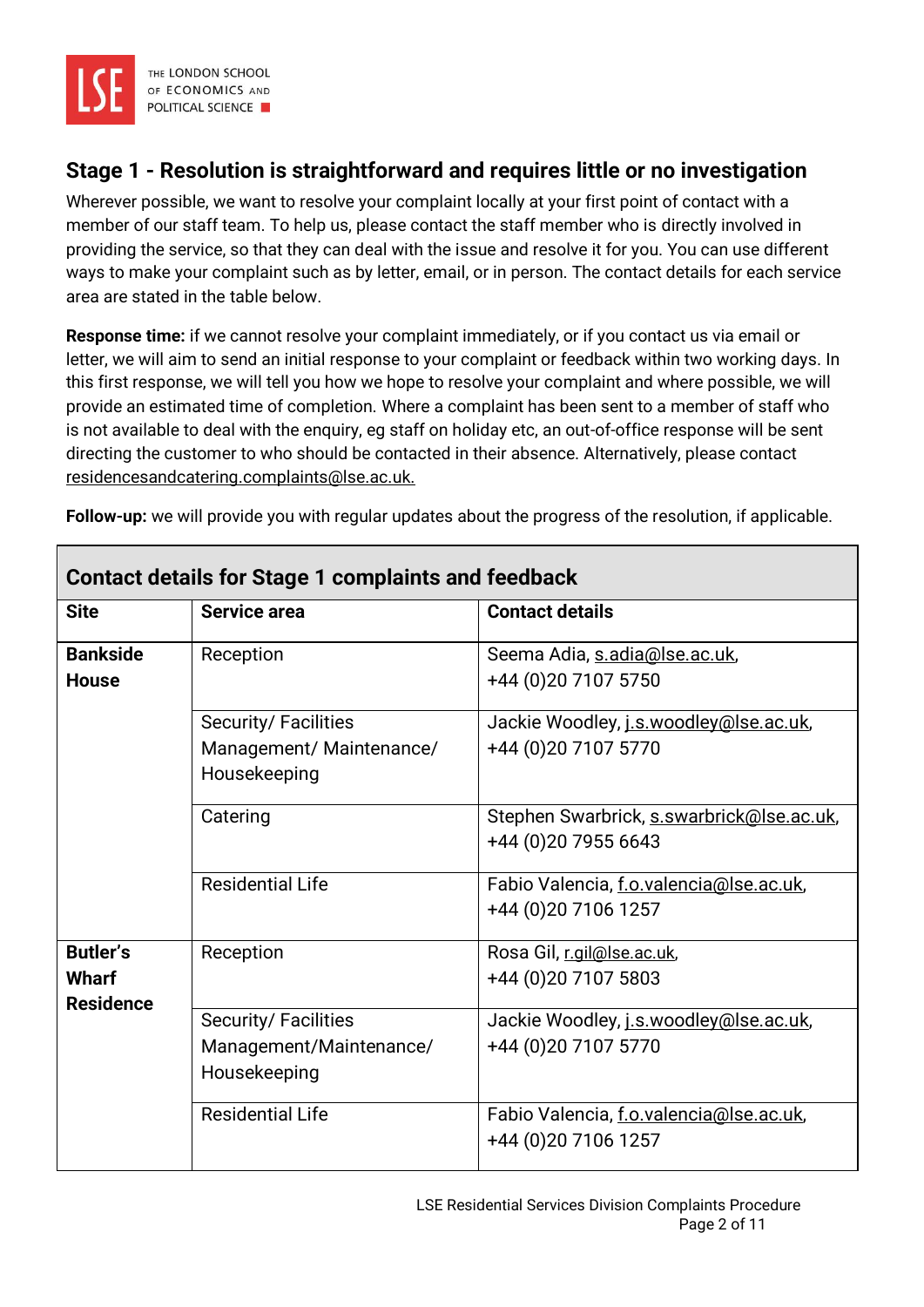

| <b>Carr-Saunders Hall</b> | Reception/ Security/      | Minaxi Patel, m.patel8@lse.ac.uk,         |
|---------------------------|---------------------------|-------------------------------------------|
|                           | Facilities Management/    | +44 (0) 20 7107 5881                      |
|                           | Housekeeping/             |                                           |
|                           | Maintenance               |                                           |
|                           | Catering                  | Stephen Swarbrick, s.swarbrick@lse.ac.uk, |
|                           |                           | +44 (0) 20 7955 6643                      |
|                           | <b>Residential Life</b>   | Ju Jeong, j.m.jeong@lse.ac.uk,            |
|                           |                           | +44 20 7106 7506                          |
| <b>High Holborn</b>       | Reception                 | Stephane Bitty, k.s. bitty@lse.ac.uk,     |
| <b>Residence</b>          |                           | +44 (0) 20 7107 5712                      |
|                           | Security/Facilities       | Bally Nandra, b.nandra@lse.ac.uk,         |
|                           | Management/               | +44 (0) 20 7107 5732                      |
|                           | Housekeeping/             |                                           |
|                           | Maintenance               |                                           |
|                           | Catering during vacations | Stephane Bitty, k.s. bitty@lse.ac.uk,     |
|                           |                           | +44 (0) 20 7107 5964                      |
|                           | <b>Residential Life</b>   | Iqbal Hussain, i.hussain6@lse.ac.uk,      |
|                           |                           | +44 20 7106 6855                          |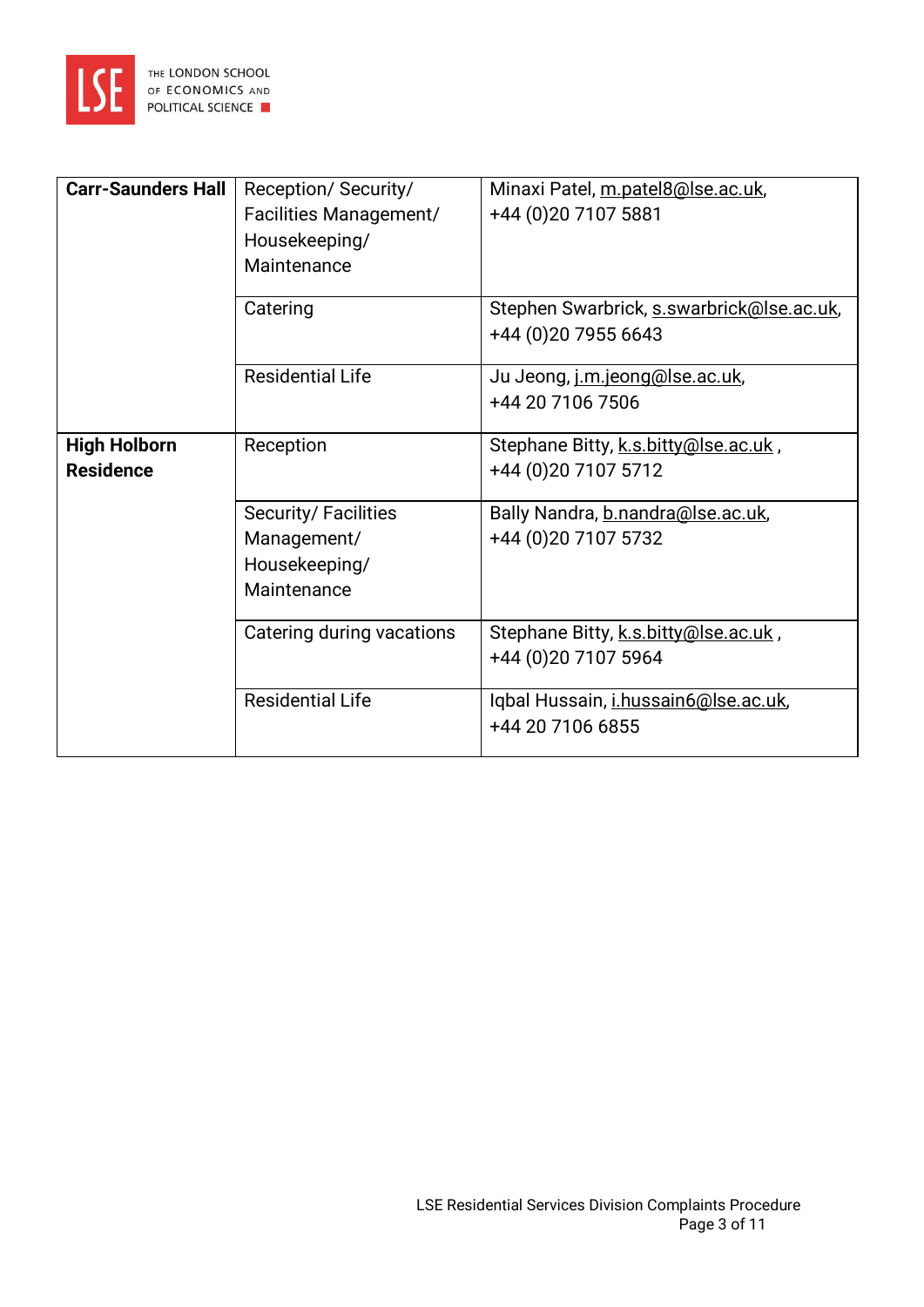

| <b>Passfield Hall</b>  | Reception/ Security/          | Minaxi Patel, m.patel8@lse.ac.uk,         |
|------------------------|-------------------------------|-------------------------------------------|
|                        | Facilities Management/        | +44 (0) 20 7107 5911                      |
|                        | Maintenance/                  |                                           |
|                        | Housekeeping                  |                                           |
|                        |                               |                                           |
|                        | Catering                      | Stephen Swarbrick, s.swarbrick@lse.ac.uk, |
|                        |                               | +44 (0) 20 7955 6643                      |
|                        | <b>Residential Life</b>       | Ju Jeong j.m.jeong@lse.ac.uk,             |
|                        |                               | +44 20 7106 7506                          |
| <b>Rosebery Hall</b>   | Reception/ Security/          | Rosa Gil, r.gil@lse.ac.uk,                |
|                        | <b>Facilities Management/</b> | +44 (0) 20 7107 5838                      |
|                        | Maintenance/                  |                                           |
|                        | Housekeeping                  |                                           |
|                        |                               |                                           |
|                        | Catering                      | Stephen Swarbrick, s.swarbrick@lse.ac.uk, |
|                        |                               | +44 (0) 20 7955 6643                      |
|                        | <b>Residential Life</b>       | Ju Jeong, j.m.jeong@lse.ac.uk,            |
|                        |                               | +44 20 7106 7506                          |
| <b>LSE Vacations</b>   | <b>LSE Vacations Team</b>     | vacations@lse.ac.uk                       |
|                        |                               | +44 (0) 20 3437 0050                      |
|                        |                               |                                           |
| <b>Residential</b>     | <b>Private Accommodation</b>  | accommodation@lse.ac.uk                   |
| <b>Services Office</b> |                               | +44 (0)20 7955 6431                       |
|                        | <b>Halls of Residence</b>     | accommodation@lse.ac.uk                   |
|                        |                               | +44 (0) 20 7955 7531                      |
|                        |                               |                                           |
| <b>Faculty</b>         | <b>Faculty Accommodation</b>  | Samantha Da-Costa,                        |
| <b>Accommodation</b>   |                               | s.e.da-costa@lse.ac.uk,                   |
|                        |                               | +44 (0) 20 7955 7023                      |
|                        |                               |                                           |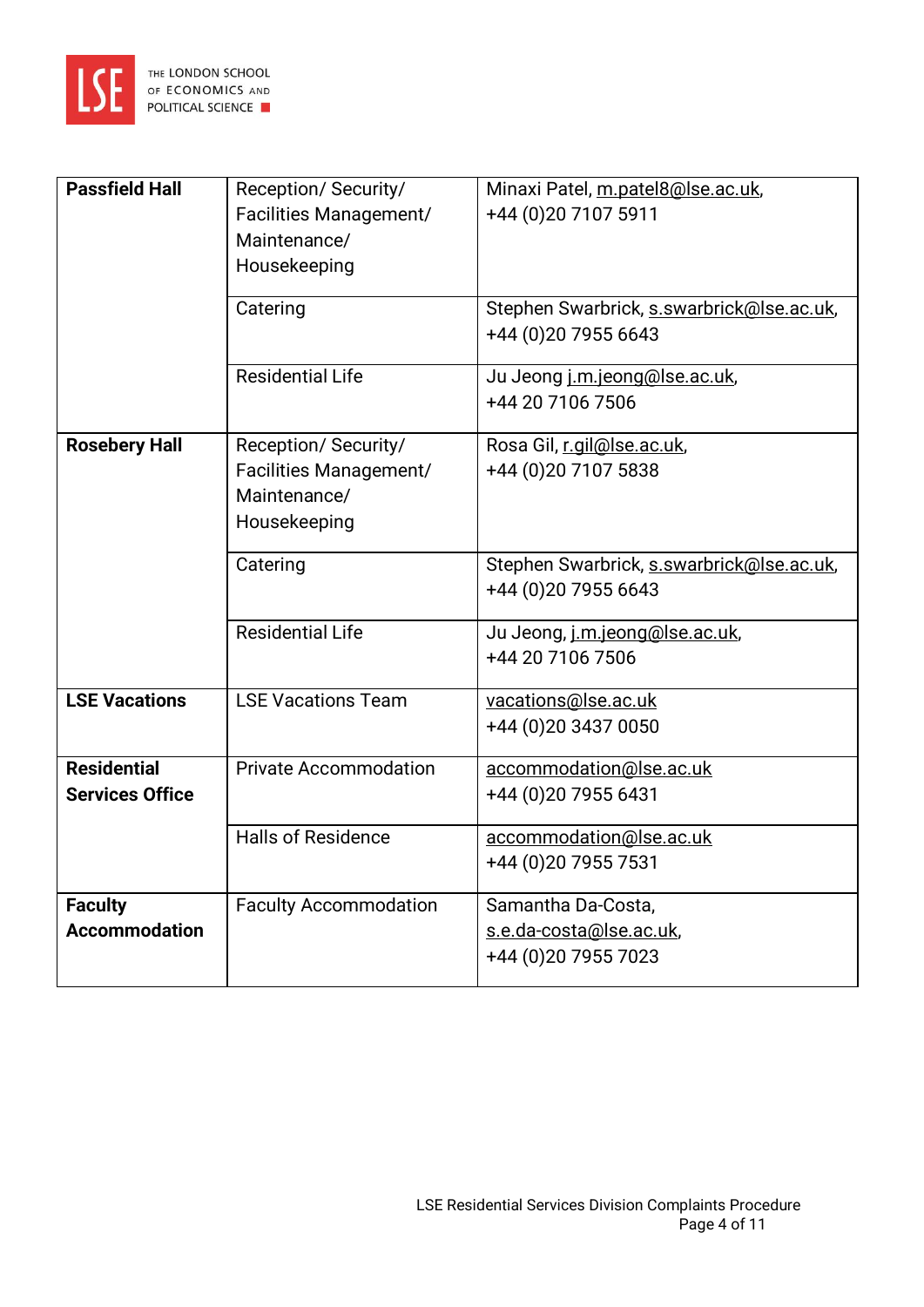

# **Stage 2 - Escalation in the event of unsatisfactory resolution at Stage 1**

At Stage 2, we ask you to contact the senior manager for the service area about which you had cause for complaint. Contact details are stated in the table below. Please also include the following details when you contact us:

- A) Your name
- B) Your full postal address
- C) Any booking reference or student ID number
- D) Details of your complaint
- E) Your resolution requirements, ie how you would like us to resolve your complaint
- F) A daytime contact telephone number

**Response time:** the senior manager will aim to send an initial response to you within 3 working days\*. In the initial response, where appropriate, the result of any investigation will be stated, guidance on the proposed resolution will be offered and where possible an estimated time of completion will be provided.

**Follow-up:** every effort will be made to resolve the issue at this stage and provide regular progress updates.

| <b>Contact details for Stage 2 complaints</b> |                                              |
|-----------------------------------------------|----------------------------------------------|
| Site or service area                          | <b>Contact details</b>                       |
| Bankside House, Butler's Wharf Residence,     | Hannah Kearns, Head of Operations            |
| Carr-Saunders Hall, High Holborn              | h.m.kearns@lse.ac.uk, +44 (0)20 7107 5091    |
| Residence, Northumberland House,              |                                              |
| Passfield Hall, Rosebery Hall                 |                                              |
| <b>Residential Services Office</b>            | Elisabeth Gooby, e.f.gooby@lse.ac.uk,        |
|                                               | +44 (0) 20 7107 7531                         |
| <b>LSE Vacations</b>                          | Giuliana De-Angelis, g.de-angelis@lse.ac.uk, |
|                                               | +44 (0) 20 3437 0050                         |
| <b>Faculty Accommodation</b>                  | Fiona Tomasi, f.tomasi@lse.ac.uk,            |
|                                               | +44 (0) 20 7955 7370                         |
| Catering                                      | Alice To, a.to1@lse.ac.uk,                   |
|                                               | +44 (0) 20 7955 7220                         |
| <b>Residential Life</b>                       | James Greenwood, r.j.greenwood@lse.ac.uk,    |
|                                               | +44 (0) 20 7107 5716                         |
|                                               |                                              |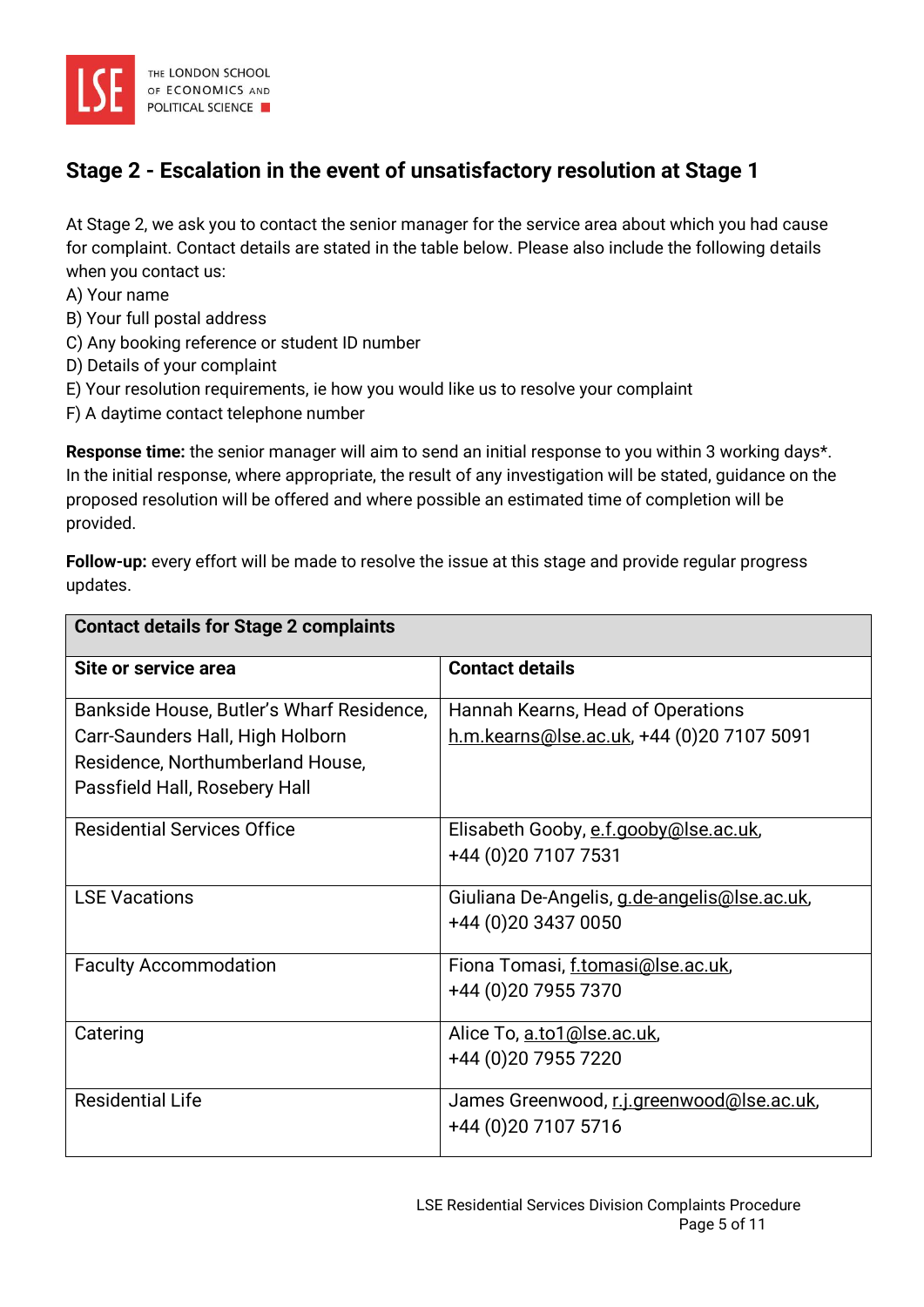

# **Stage 3 - Escalation in the event of unsatisfactory resolution at Stage 2**

If your complaint has not been resolved at Stage 2, please contact the relevant senior manager below.

**Response time:** The relevant contact will aim to send an initial response to the customer within 3 working days from when he/she receives the complaint (or sooner in the event of an emergency).

Where a complaint has been sent to a member of staff who is not available to deal with the enquiry, eg staff on holiday etc, an out-of-office response will be sent directing the customer to who should be contacted in their absence. Alternatively, please contact [residencesandcatering.complaints@lse.ac.uk.](mailto:residencesandcatering.complaints@lse.ac.uk)

In the initial response, where appropriate, the result of any investigation will be stated, guidance on the proposed resolution will be offered and where possible an estimated time of completion will be provided.

| <b>Contact details for Stage 3 complaints</b> |                                                                     |  |
|-----------------------------------------------|---------------------------------------------------------------------|--|
| Service area                                  | <b>Contact details</b>                                              |  |
| Facilities Management/                        | Allan Blair, Director of Facilities Management, a.blair1@lse.ac.uk, |  |
| Housekeeping,                                 | +44 (0) 20 7955 6748                                                |  |
| Maintenance/ Security                         |                                                                     |  |
| Reception                                     | Nominated manager, will be confirmed at Stage 2                     |  |
| Catering                                      | Jacqui Beazley, Head of Catering, <i>i.beazley</i> @lse.ac.uk.      |  |
|                                               | +44 (0) 20 7955 7220                                                |  |
| <b>LSE Vacations</b>                          | Fiona Tomasi f.tomasi@lse.ac.uk, +44 (0)20 7955 7370                |  |
| <b>Residential Services Office</b>            | Hannah Kearns, Head of Operations                                   |  |
|                                               | h.m.kearns@lse.ac.uk, +44 (0)20 7107 5091                           |  |
| <b>Residential Life</b>                       | Nominated manager, will be confirmed at Stage 2                     |  |
| <b>Faculty Accommodation</b>                  | Nominated manager, will be confirmed at Stage 2                     |  |

**Follow-up:** Every effort will be made to resolve the issue at this stage.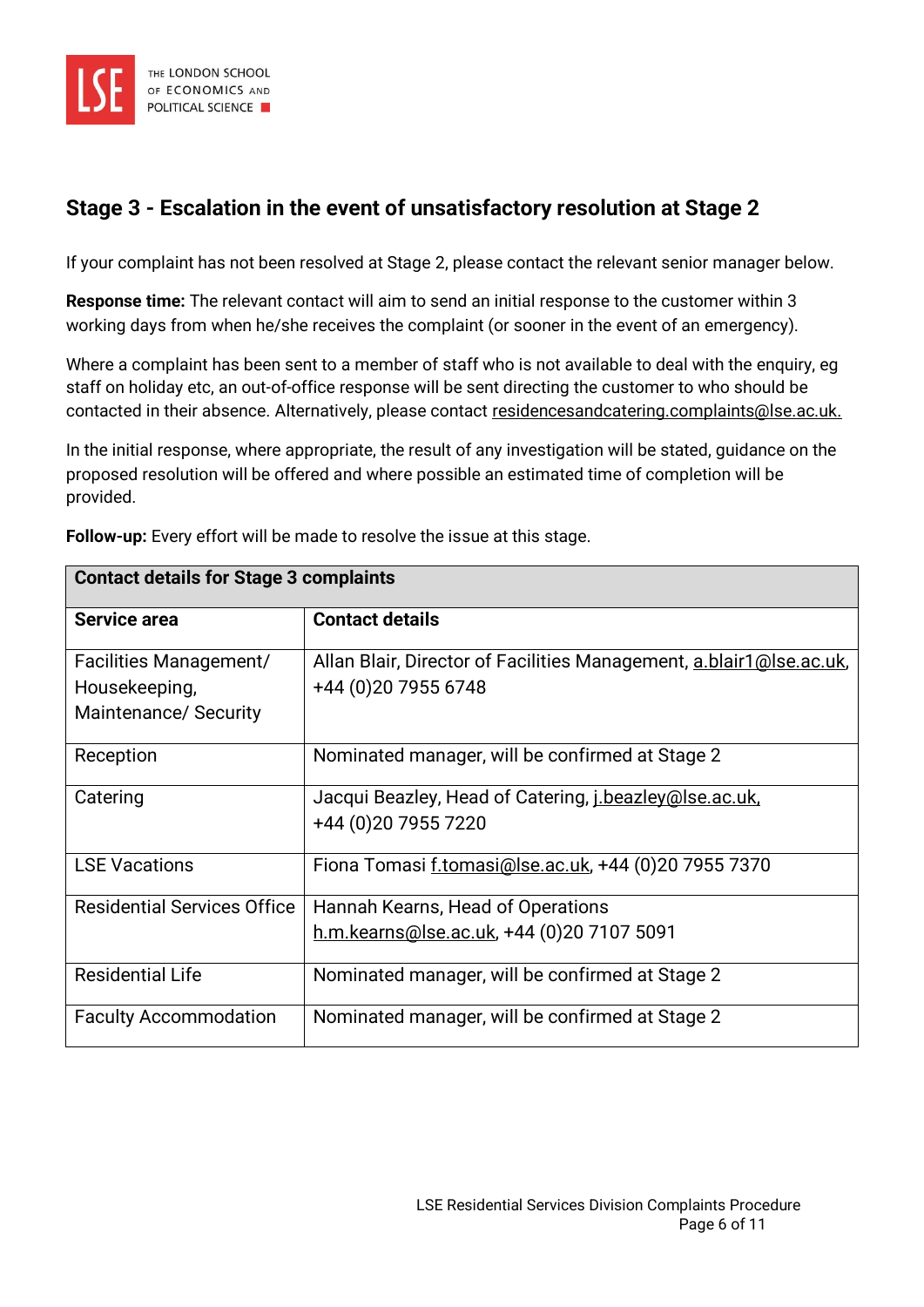

# **Stage 4: Appeals in the event of unsatisfactory resolution at Stage 3**

If your complaint has not been resolved at Stage 3, please contact the Director of LSE Residential Services.

**Response time:** The Director of Residential Service will aim to send an initial response to you within 3 working days\* from receiving the complaint. In the initial response, where appropriate, the result of any investigation will be stated, guidance on the proposed resolution will be offered and where possible an estimated time of completion will be provided.

Where a complaint has been sent to a member of staff who is not available to deal with the enquiry, eg staff on holiday etc, an out-of-office response will be sent directing the customer to who should be contacted in their absence. Alternatively, please contact residencesandcatering.complaints@lse.ac.uk.

**Follow-up:** This is the final step in the complaints procedure and the intent is that if all previous stages for resolving the complaint fail the Director of Residential Services will resolve the issue. However, in the rare event where a follow up is needed the Director of Residential Services will advise you on a contact for follow-up.

#### **Contact details for Stage 4 complaints**

Ian Spencer, Director of Residential Services, [i.spencer@lse.ac.uk,](mailto:i.spencer@lse.ac.uk) +44 (0)20 7955 7083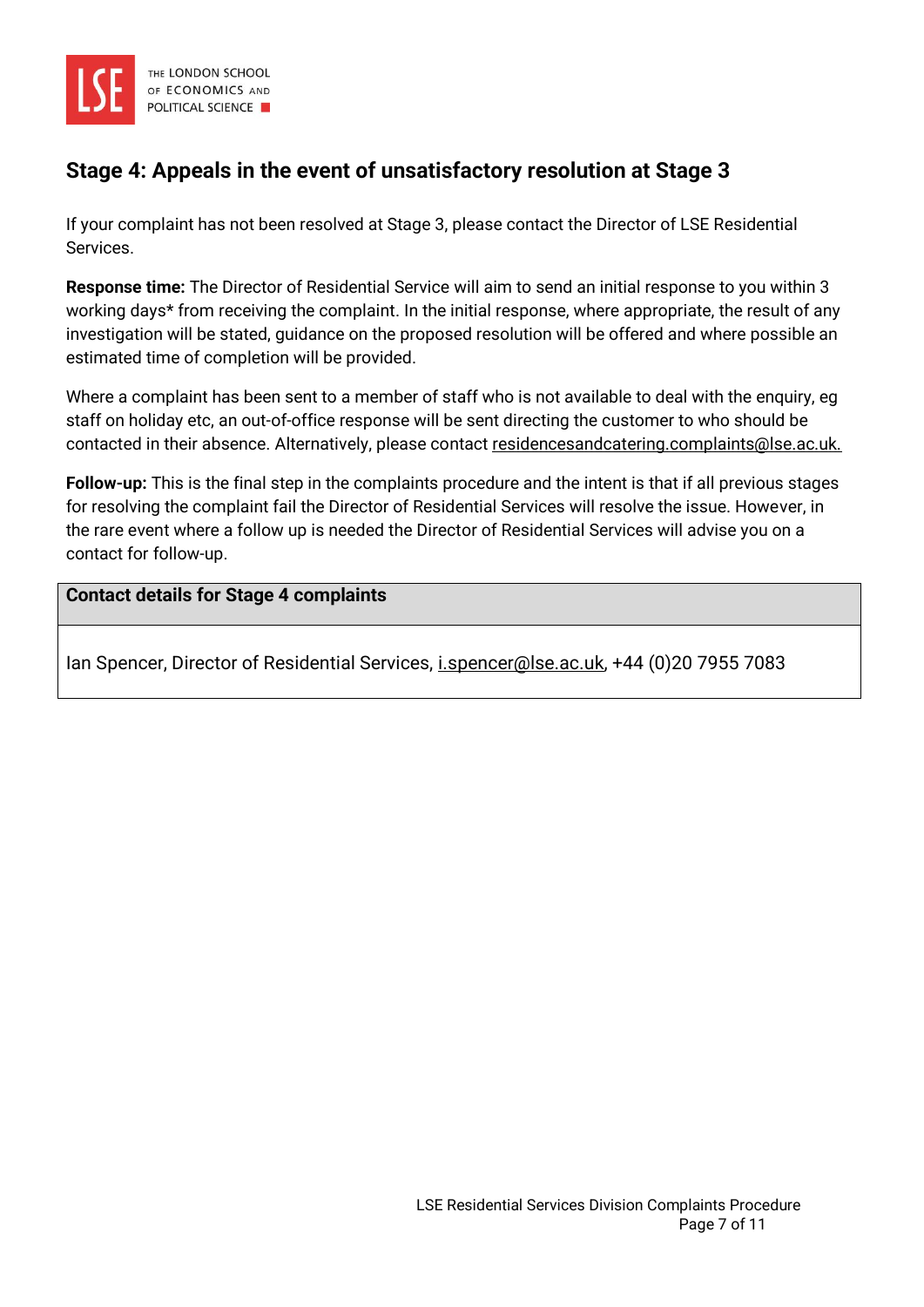

# **How to make a complaint if you are a student in a 3rd party managed hall**

# **Sidney Webb House, Unite Student Housing**

| <b>Stage 1 complaints and feedback</b> |                                           |
|----------------------------------------|-------------------------------------------|
|                                        |                                           |
| Reception/Housekeeping                 | Rollo.Prince@unite-students.com           |
| Security                               | Ravi.Sreedharan@unite-students.com        |
| Facilities Management/                 | Kamila.Kaminska@unite-students.com        |
| Maintenance                            |                                           |
| Administration/ Room Allocation        | accommodation@lse.ac.uk,                  |
|                                        | +44 (0) 20 7955 6431                      |
| <b>Residential Life</b>                | Fabio Valencia, f.o.valencia@lse.ac.uk,   |
|                                        | +44 (0) 20 7106 1257                      |
| <b>Stage 2 complaints</b>              |                                           |
| Reception/Housekeeping                 | Jason. Blair@unite-students.com           |
| Security/Facilities                    | Sarah.Reynolds@unite-students.com         |
| Management/Maintenance                 |                                           |
| <b>Residential Life</b>                | James Greenwood, r.j.greenwood@lse.ac.uk, |
|                                        | +44 (0) 20 7107 5716                      |
| <b>Administration/Room Allocation</b>  | Elisabeth Gooby, e.f.gooby@lse.ac.uk,     |
|                                        | +44 (0) 20 7107 7531                      |
| <b>Stage 3 complaints</b>              |                                           |
| Reception/Housekeeping                 | Sarah.Reynolds@unite-students.com         |
| Security/Facilities                    | Sarah.Reynolds@unite-students.com         |
| Management/Maintenance                 |                                           |
| <b>Administration/ Room Allocation</b> | Hannah Kearns, h.m. kearns@lse.ac.uk,     |
| <b>Stage 4 complaints</b>              | +44 (0) 20 7107 5091                      |
|                                        |                                           |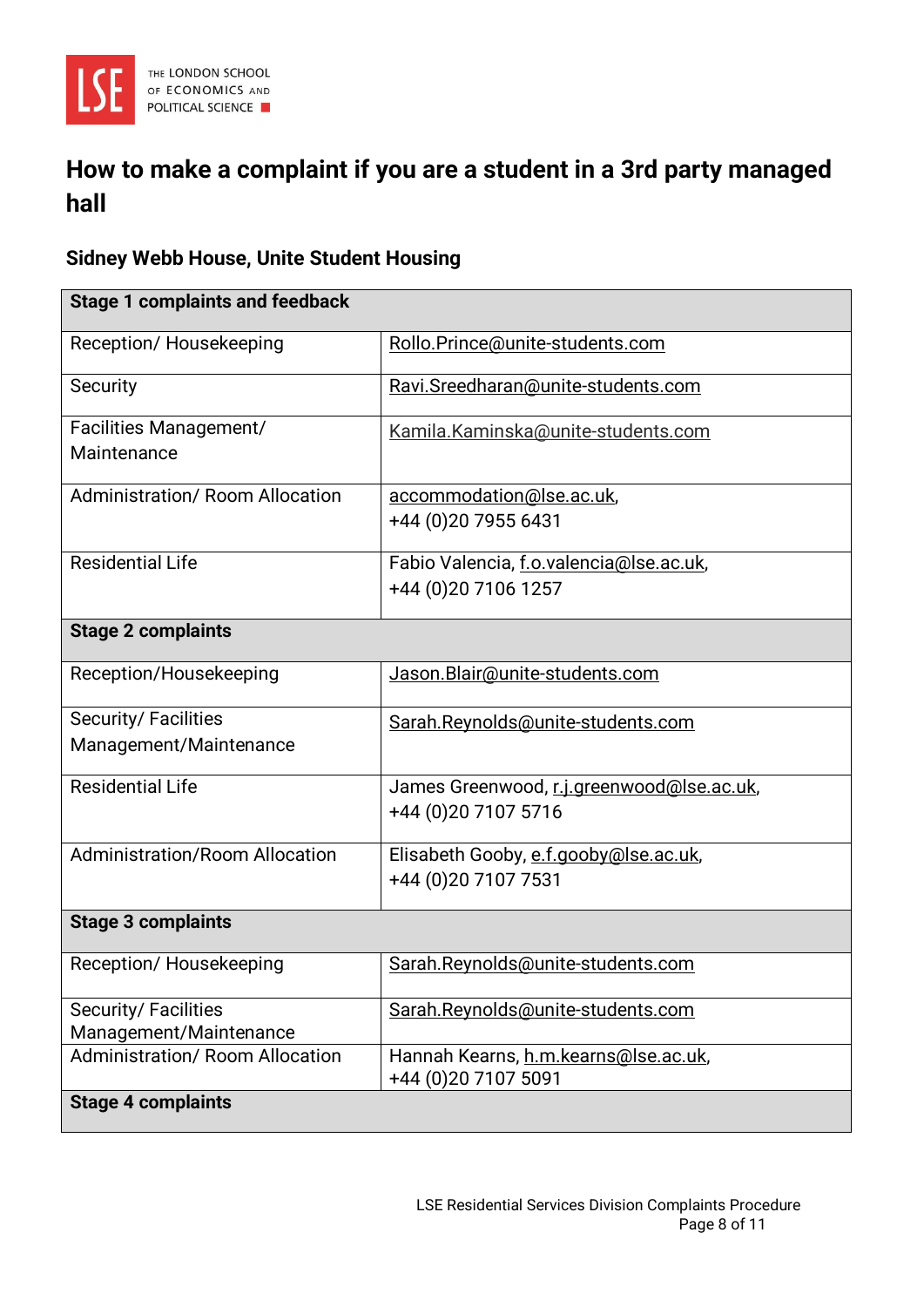

| Administration/Room Allocation | Ian Spencer, i.spencer@lse.ac.uk, +44 (0)20 7955 7083 |
|--------------------------------|-------------------------------------------------------|
|                                |                                                       |

# **urbanest Westminster Bridge**

| <b>Stage 1 complaints and feedback</b> |                                              |
|----------------------------------------|----------------------------------------------|
| James Forsythe, Property Manager       | jforsythe@urbanest.co.uk                     |
| <b>Stage 2 complaints</b>              |                                              |
| Karl Velinor, City Operations          | kvelinor@urbanest.co.uk, +44 (0)20 7042 7890 |
| Manager                                |                                              |
| <b>Stage 3 complaints</b>              |                                              |
| Phee Mann-Bryans, City Operations      | <u>pmann-bryans@urbanest.co.uk</u>           |
| Manager                                | +44 (0) 20 7042 7890                         |
| <b>Stage 4 complaints</b>              |                                              |
| Mark Smithers-Bell, Director of        | Ivazifdar@urbanest.co.uk                     |
| <b>Operational Strategy</b>            |                                              |

# **urbanest King's Cross**

| <b>Stage 1 complaints and feedback</b> |                              |
|----------------------------------------|------------------------------|
| Anne-Marie Jeanneret, Property         | ajeanneret@urbanest.co.uk    |
| Manager                                |                              |
| <b>Stage 2 complaints</b>              |                              |
| Phee Mann-Bryans, City Operations      | pmann-bryans@urbanest.co.uk, |
| Manager                                | +44 (0) 20 7042 7890         |
| <b>Stage 3 complaints</b>              |                              |
| <b>Karl Velinor, City Operations</b>   | kvelinor@urbanest.co.uk      |
| Manager                                | +44 (0) 20 7042 7890         |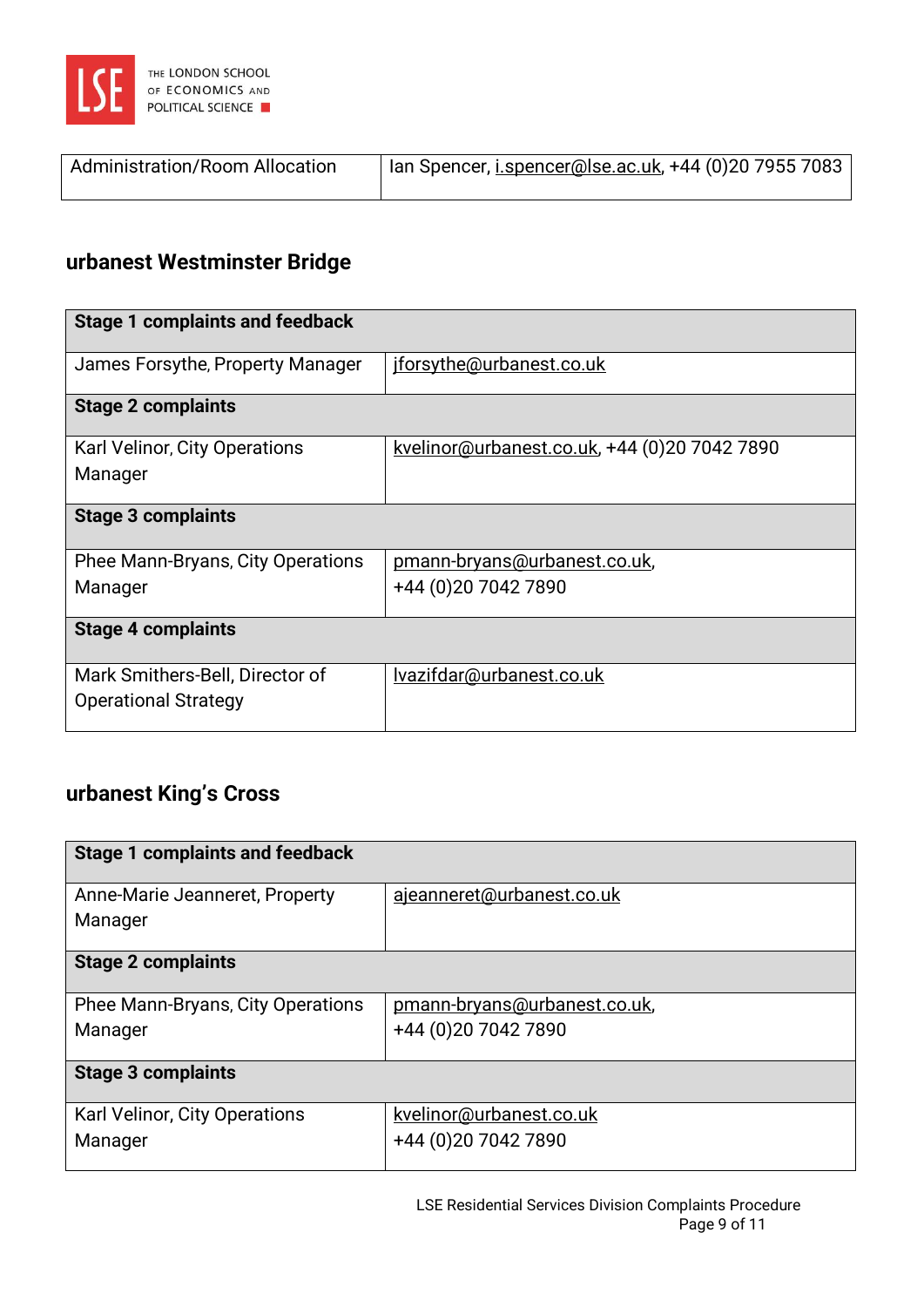

| <b>Stage 4 complaints</b>                                      |                          |
|----------------------------------------------------------------|--------------------------|
| Mark Smithers-Bell, Director of<br><b>Operational Strategy</b> | lvazifdar@urbanest.co.uk |

#### **University of London Intercollegiate Halls**

Download the complaints procedure for University of London Intercollegiate Halls at [https://housing.london.ac.uk/complaints.](https://housing.london.ac.uk/complaints)

#### **Lilian Knowles, Sanctuary Housing**

| <b>Stage 1 complaints and feedback</b>            |                                                                   |
|---------------------------------------------------|-------------------------------------------------------------------|
| Reception                                         | Lilianknowles.house@sanctuary-students.com                        |
| <b>Stage 2 complaints</b>                         |                                                                   |
| <b>Christine Depass, Accommodation</b><br>Manager | Christine.Depass@sanctuary-housing.co.uk,<br>+44 (0) 20 7492 4960 |

To see the complaints procedure for Sanctuary Housing, visit: [www.sanctuary](https://www.sanctuary-students.com/complaints)[students.com/complaints.](https://www.sanctuary-students.com/complaints)

**Help and advice:** If you have any queries about this procedure or need further advice, please write to us at our email address: [residencesandcatering.complaints@lse.ac.uk.](mailto:residencesandcatering.complaints@lse.ac.uk)

| <b>Version</b>      | $\overline{4}$   |
|---------------------|------------------|
| <b>Last Revised</b> | 22 February 2021 |

| <b>Amendments</b>   |                                                                                                       |
|---------------------|-------------------------------------------------------------------------------------------------------|
| <b>4 March 2019</b> | Correction to email address for urbanest stage 4 complaints                                           |
| 11 March 2019       | Replace contact for stage 1 house keeping/reception complaints for<br><b>Butler's Wharf Residence</b> |